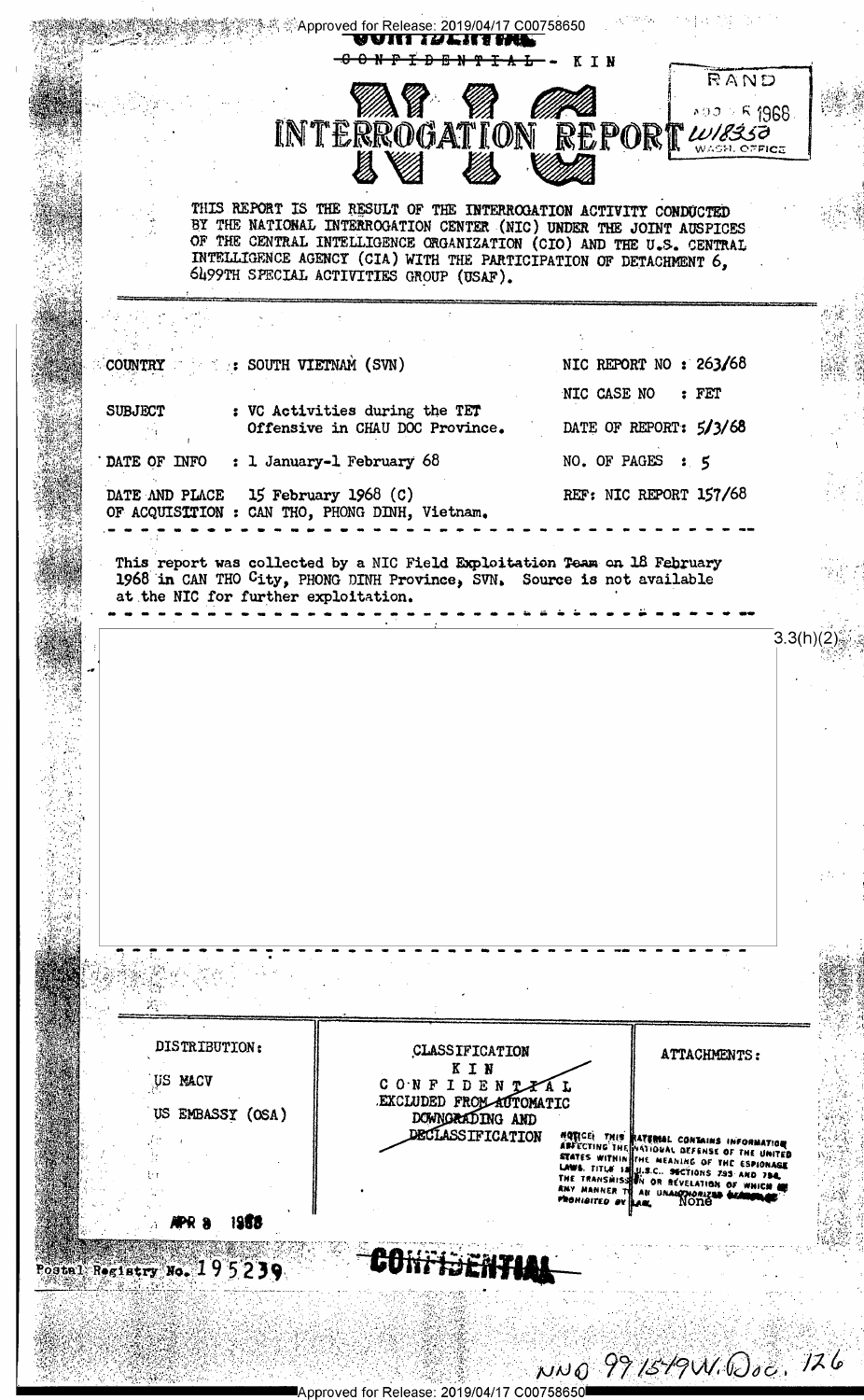Approved for Release: 2019/04/17 C00758650

NIC REPORT NO :  $263/68$ - ' ' '

<del>I D E N T</del>

<sup>4</sup>, K.I N

Pages : 2

## $\mathcal{L} \circ \mathcal{L} \circ \mathcal{L} \circ \mathcal{L} \circ \mathcal{L} \circ \mathcal{L} \circ \mathcal{L} \circ \mathcal{L} \circ \mathcal{L} \circ \mathcal{L} \circ \mathcal{L} \circ \mathcal{L} \circ \mathcal{L} \circ \mathcal{L} \circ \mathcal{L} \circ \mathcal{L} \circ \mathcal{L} \circ \mathcal{L} \circ \mathcal{L} \circ \mathcal{L} \circ \mathcal{L} \circ \mathcal{L} \circ \mathcal{L} \circ \mathcal{L} \circ \mathcal{L} \circ \mathcal{L} \circ \mathcal{L} \circ \mathcal{$

, and the second control of the second control of the second control of the second control of the second control of

...CHAU DOC Province Committee VC units assembled and briefed for offensive 29 January 1968 at CO TO Mountain; marched to THAI SON Village, TRI TON District,<br>CHAU DOC Province night of 29-30 January 1968; attacked CHAU PHU, CHAU DOC<br>Province SVN on the night of 30 January. Battalion 1 targeted agains Battalion 2 targeted against Military Police Barracks, CHAU DOC Township Police<br>Posts and Militia Training School. Civilian cadre and CHAU DOC Township Special Action Forces were to occupy CHAU DOC Township Administrative Offices and Police<br>Post, capture Township Administrative Services Chiefs, and establish security of occupied facilities. Pre-offensive indoctrination led VC to believe time was right for coordinated offensive. Objective was to occupy towns and Provincial capitols to force GVN and U.S. governments to accept elected coalition government. All military and civilian cadre were committed to offensive with no reserves at Province level. No promises of reinforcements or instructions for withdrwal. Offensive elements supported by seven-man medical tea

 $\sim$  with

.§

'3=-','»'¥5o'"l'~¥'5~" "<.'i'I 3 ' ' '

YEAR AND IN THE SALE OF THE TWO

.-.1'. 3:1' -' 4 "..~§".S>- .' " ' "" '.~-.,l' .»...'.\_.\_\_'\_\_, .1-Ii." --..~' ~.-»-..'a-..'.-',-\_\- ~»e----\_--~-»-<.'=',~»-~- '-

 $\mathcal{P}_{\mathcal{P}_{\mathcal{P}_{\mathcal{P}_{\mathcal{P}_{\mathcal{P}_{\mathcal{P}}}}}}$ 

~emMm;' . =';\*7;,\_Z;1'-I11 P. - '

 $f \propto f^2$ 

 $\mathcal{L}(\mathcal{G})$ i g ;\_;r 1  $\sim$  references to the set of the set of the set of the set of the set of the set of the set of the set of the set of the set of the set of the set of the set of the set of the set of the set of the set of the set of the e.

<sup>&</sup>gt; <sup>I</sup>,,,,» ?f.~{\_,, ,\_ t .. , . :-',.~.,;-"5-" .-".. \* ". .a 41952 : 120 - 1945 : 101 - 101

 $k$  .  $k$  and  $\alpha$  are the set of  $\alpha$  and  $\alpha$  are the set of  $\alpha$  . The set of  $\alpha$ 

' -.112 ..,;,:: <sup>4</sup>

'W

,. "..'.- X

,&.. , /.4 .

a kiliyo ng

»

. . . , MAP, REFERENCE:<br>2. AMS Series L70lh, Sheet 6029 IV, Scale 1/50,000, Edition 1.<br>AMS Series L70lh, Sheet 5929 I, Scale 1/50,000, Edition 1. . AMS Series L7014, Sheet 6030 III, Scale  $1/50,000$ , Edition 1.

1. The AN GIANG (CHAU DOC and AN GIANG) (VC) Province Committee cadre and military units were apprised approximately one month in advance that there would be an offensive launched during the general period of the TET holid VC Province Committee headquarters located on CO TO Mountain (approximately WS OlO450). The assembled units were briefed by VU HONG DUC, Chief of the Province Committee Current Affairs Section, who had just returned from a We attack against towns and provinces throughout SVN, and that the overall pobjective of the attacks would be to occupy those towns and province capitals to impress the GVN and U.S. governments and to force the election o

WO HONG DUC gave a briefing on the general situation as follows: U.S. troops were introduced into SVN with five stated purposes, all of which .he reported to have failed.

A. To eliminate VC main forces. DUC told them that to the contrary, the U.S. forces had failed and were being defeated by the VC.

B. To strengthen the GVN government and military forchs. DUC reported that in spite of the U.S. intervention, the GVN government and military were declining.

To pacify rural areas. The assembled units were told that this  $\mathbb{R}^2$  is  $\mathbb{R}^2$  effort had failed and that the.VC now occupy four-fifths of the leads land in SVN.

To destroy the HO CHI MINH Trail. DUC told them that there were more weapons and ammunition being introduced into SVN from NVN than ever before.

To step up the war on NVN. This effort has also failed, he told them, and reported that so far, the U.S. has lost 2700 aircraft over NVN.

" '

a vy vysky vzdynie o przez przyklanie przez przykladnie wydanie za przez przyklanie za przez przez przez przez

\_ . »

 $\epsilon$  -1.1.1.

' '

' 5"-'1'I '

'

<del>ONF ID ENT IA L</del> - K I N

>

" ,\=-:'»'s-eés.-1:->"¢: 5'\_;',".g\_'\_.'-.""~.-{,4gr'f-11{"',';;:'\_\§f-1.};;j~'.\_-'.'¢~'1.1\*~¢f-' .; .- \_-=~>\_;{;¢.::;- n " .--T ~»- -- -- 1.3',-1-\_a\_ »:~o,.17=~=».-'\_%.I7='.=,-.~: \_- .-';:('~.\_' -:3"---1-'Z. ->."~'.'~.-1",' -3.'~Z'-'13 .=~"<-H V-:',Z~:~'.,"~."='; "'?'~ .-.\_,;. '-.= ~:3'~';~.'. " <sup>x</sup>'-\  $1.3$  Y .  $1.6$  Y .  $1.7$  (ii)  $1.6$  Y .  $1.7$  ,  $1.7$  ,  $1.7$  ,  $1.7$  ,  $1.7$  ,  $1.7$  ,  $1.7$  ,  $1.7$  ,  $1.7$  ,  $1.7$   $1.7$   $1.7$   $1.7$   $1.7$   $1.7$   $1.7$   $1.7$   $1.7$   $1.7$   $1.7$   $1.7$   $1.7$   $1.7$   $1.7$   $1.7$   $1.7$   $1.7$ 

**경제상, 10, 2008, 10, 2008, 10, 2008, 10, 2008, 10, 2008, 10, 2008, 10, 2008, 10, 2008, 10, 2008, 10, 2008, 10, 2008, 10, 2008, 10, 2008, 10, 2008, 10, 2008, 10, 2008, 10, 2008, 10, 2008,** 

**1) 동차 사고는 사용하고 있는 사람들은 이 시간이 있어서 있었다. 이 사람들은 사람들의 사람들의 사람들이 있었다.** 그는 사람들이 사람들이 아주 있다.

,\_ \_\_\. \_.\_. .,.',l;, v. ;; \_,Ȣ\_5 ,.~\ », .1§".- " 2'-"'"-'=7' " - -~ ' <sup>~</sup>" -" r ~ " :»'.-:..-=--.-2~;'-; {L-.\£'\-'5-\'\'.: -. .--.r.'.'". \_ »- ,1-»~2=a.~; ~'-'..n'\_»r - '-1»'='.~ 1?.»-1:. ~.w-.-- '

<sup>J</sup>, -,= .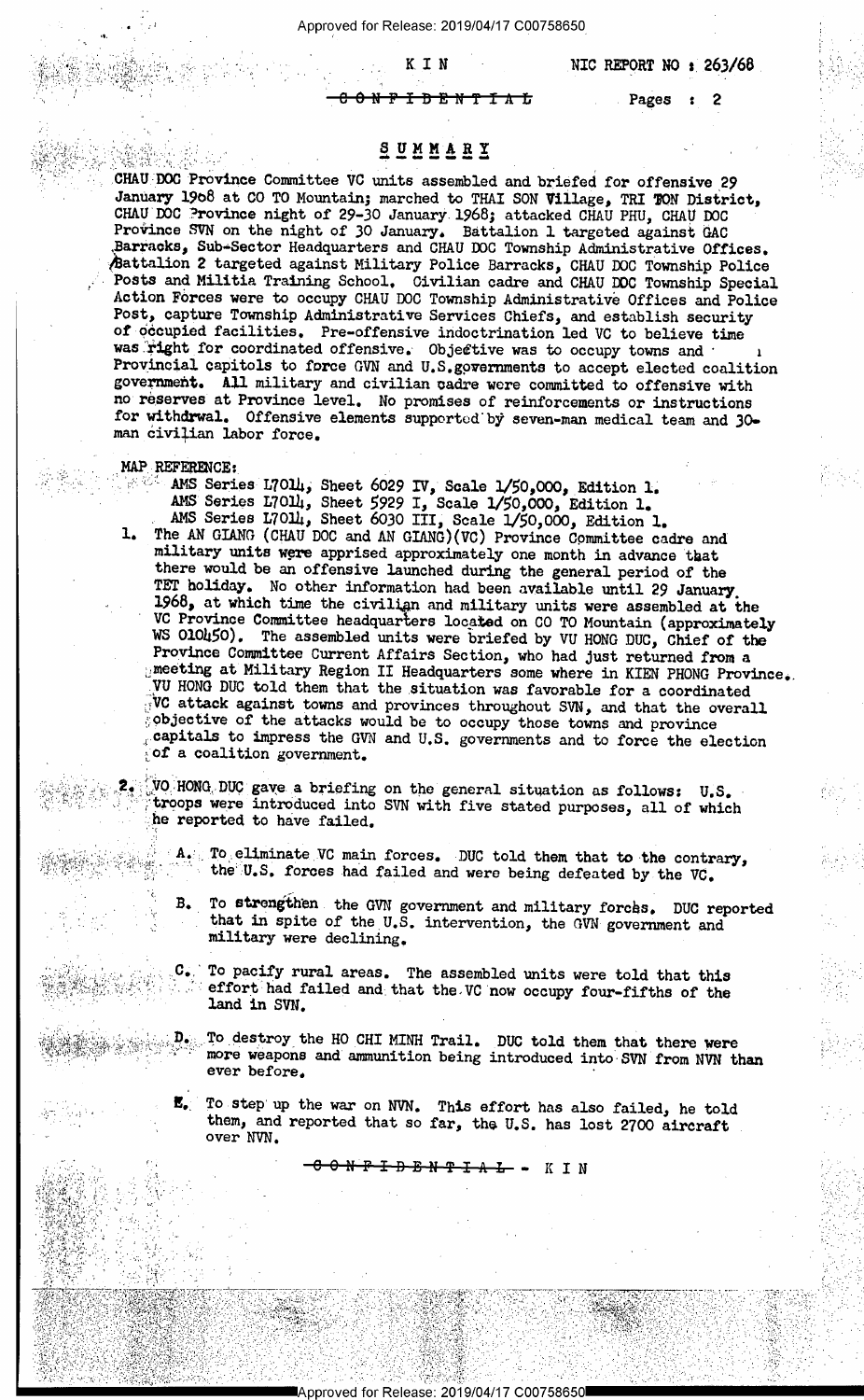NIC REPORT NO : 263/68

N F I D E N T I

KIN

Pages: 3

The following units were under the command of the Province Committee. All available military units and civilian cadre were committed to the offensive.

 $B -$ 

 $\mathcal{C}^{(1)}$ 

 $\alpha$ 

В.

 ${\bf E}$ :

Battalion 1: (formerly the 512th Battalion) This battalion was reported to consist of approximately 500 men assigned to five<br>companies. It was supplied with DK 75mm. and DK 57mm. xecoiless<br>rifles, 62mm. and 82mm. mortar, 12.7 heavy machineguns, submachineguns, and explosive charges. In addition, it was especially supplied with Bhl rockets and AK machineguns and CKC rifles and ammunition. Previously, there had not been enough ammunition for training purposes. The only other special equipment used were gas masks which the men had made for themselves.

Battalion 2; (formerly the 510th Battalion) This battalion was reportedly newly organized within the preceeding six months and consisted of approximately 250 men assigned to three companies. This battalion was armed with essentially the same equipment as Battalion 1.

Battalion 3: This battalion has just been organized within the past two months and contained approximately 200 recruits which had previously not received any military training. Since this battalion was not combat ready, it's members were used to augment . the forces of Battalion 1 and 2.

Civilian cadre and CHAU PHU Special Action Forces: A 22-man civilian cadre which was augmented by the 30-man CHAU PHU Township Special Action Forces unit. Source stated that the civilian cadre were equipped with AK submachineguns, CKC rifles, and B-40 rockets. The unit did not have any food or medical supplies issued prior to the attack. The Chief of the Security Section was given SVN\$ 17,000 by the Rear Services Section to buy rice for the unit after it reached CHAU PHU, CHAU DOC Province. No rice could be purchased after the attack began, however, because all the stores closed and the unit could not find any sources for food purchases of any kind.

Medical Team: There was a medical team of approximately seven members which followed the military units into the battle area of CHAU PHU, CHAU DOC Province. The medical unit had insufficient medical supplies and equipment because two members of the cadre had been seriously wounded but couldn't get medical attention. The two wounded men in his unit were eventually carried off by members of the civilian labor force.

Civilian Labor Force: A civilian labor force of approximately 30 F. men under the guidance of the Rear Services Section of the Province Committee were employeed to carry ammunition into the battle area and to evacuate wounded. The civilian labor force may have included members who were impressed into service.

A large percentage of the military units employed. in the offensive consisted of freshly recruited youths between 15 and 17 years of age. The units of VC AN GIANG Province had difficulty recruiting older and more experienced soldiers and was thus forced to use the young men. There was no time in advance of the offensive to properly train the new recruits, but they were committed to battle out of necessity. None of the young men were forcefully recruited, but joined because of VC propaganda.

<del>I D E N T I A L -</del> K I N

Approved for Release: 2019/04/17 C00758650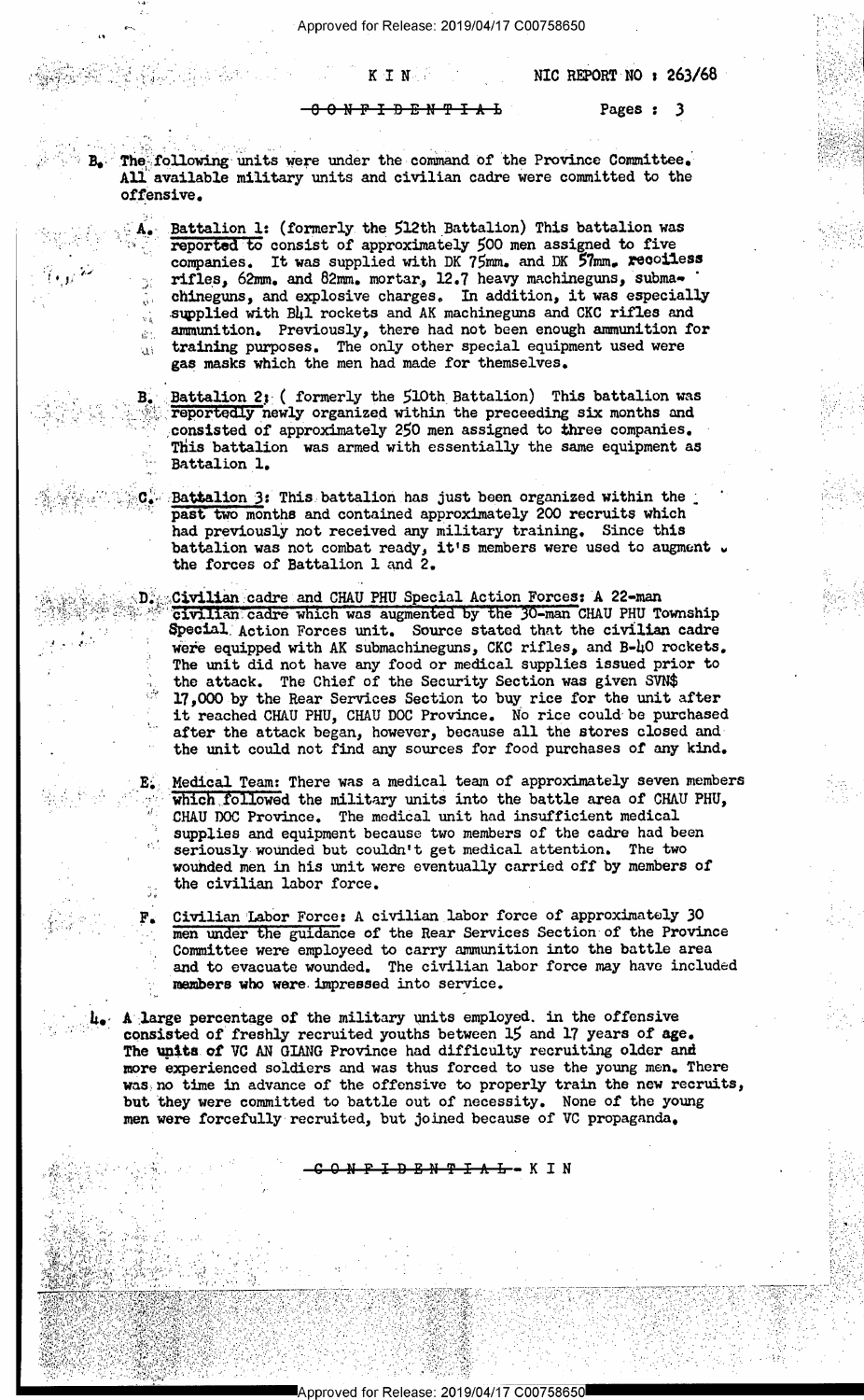Approved for Release: 2019/04/17 C00758650

NIC REPORT NO : 263/68

<del>I D E N</del> ╇ <del>᠊ᠮ᠆</del>ᠰ᠆ᡏ

Pages  $\mathbf{r}$   $\mathbf{r}$ 

The military and civilian cadre of VC AN GIANG Province were committed to the following targets:

KIN

a. Battalion 1: (1) GAC Barracks; water facilities, weapons and ammunition storage.

(2) Sub-Sector Headquarters.

(3) CHAU DOC Township Administrative Offices.

b. Battalion 2: (1) Military Police Barracks.

> $(2)$ CHAU DOC Township Police Posts.

(3) Militia Training School.

Civilian cadre and CHAU DOC Township Special Action Forces:

(1) Occupy CHAU DOC Township Administrative Offices and Police Post.

(2) Capture Township Services Chiefs.

(3) Be responsible for security of occupied Township facilities.

6. During the night of 29 January 1968, the units marched from their CO TO Mountain encampment to the vicinity of THAI SON Village, TRI TON District, CHAU DOC Province (approximately WS 635045) where they rested until the night of 30 January 1968 when they launched their attack against CHAU-PHU (CHAU DOC). During the morning of 31 January 1968, they were able to occupy the CHAU DOC Township Police Post, seizing one automatic rifle and an undetermined number of submachineguns. The civilian cadre along with the CHAU DOC Township Special Action Forces were responsible for securing that facility, and defending it against ARVN Battalion 3 which arrived and engaged them during the night of 31 January.

7. All military and civilian cadres of the Province Committee had been committed to the offensive on 31 January 1968 to include non-combattants such as typists because the VC considered the offensive to be of such significance. During the pre-offensive indoctrination they were told that this was the last chance for an ultimate victory. The committed units were not given any instructions for withdrawal, however the forces would have retreated to either the CO TO-GIAI Mountain complex used as the SVN headquarters of the Province Committee. Some of the units may have retreated into CAMBODIA. The units were not promised any reinforcements, but were told that Regional Military units would be committed to targets at the Regional level.

8. SOURCE COMMENTS: Source become aware during the offonsine that the pre-attack indoctrination. which he had received was false. He reasoned that if the GVN and U.S. forces had been as weak as he had been told, the would have been easily been defeated. Instead, the ARVN forces drove the VC units out of the attacked cities and caused heavy damage to the VC.

> KIN ₽ ±₩